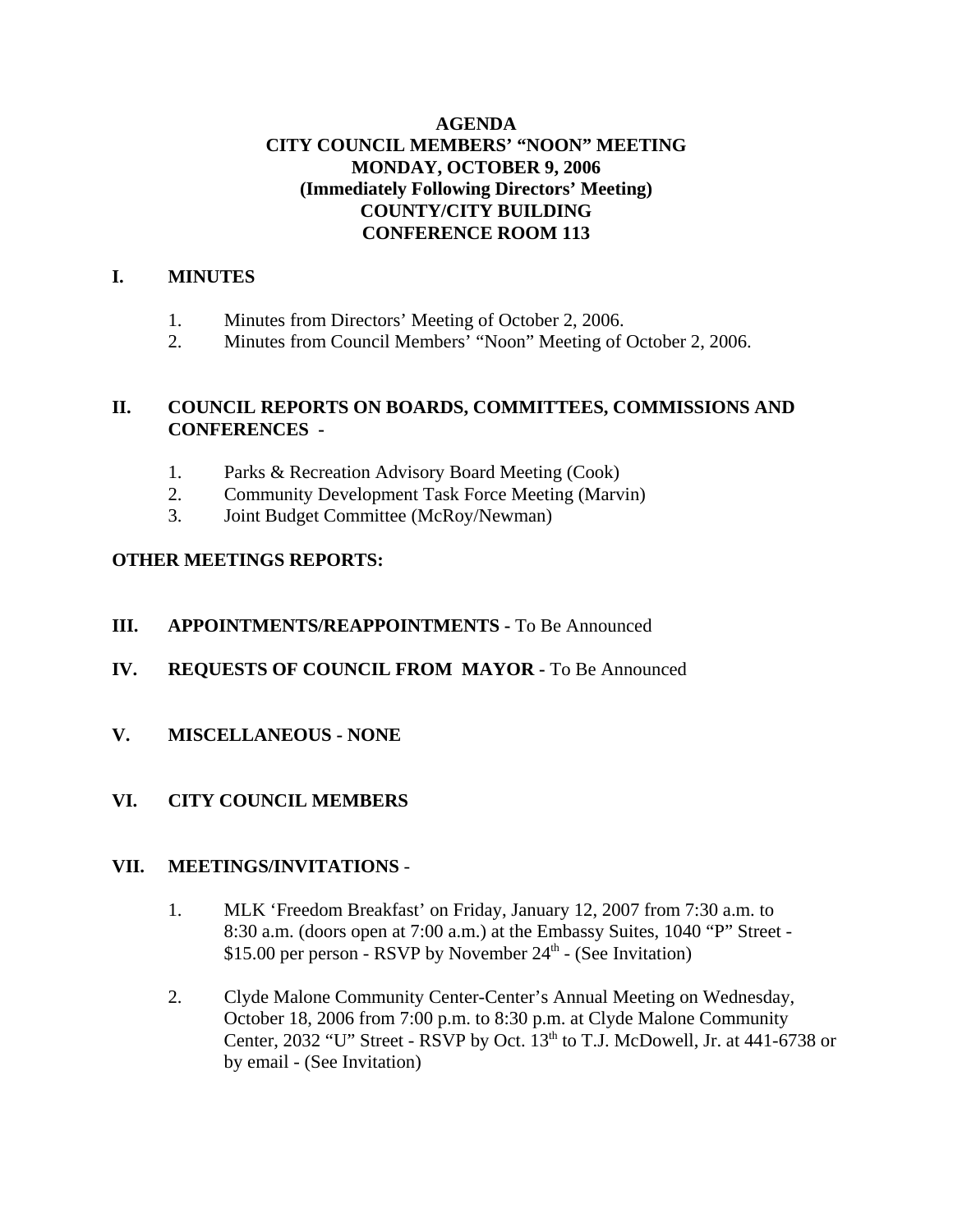- 3. The Nebraska Lectures Genes, Behavior and Politics, John R. Hibbing on Tuesday, October 31, 2006 at 3:30 p.m. - Nebraska Union Auditorium,  $14<sup>th</sup> \& R$ Streets - Free Public Lecture, Reception Following - (See Invitation)
- 4. The Near South Neighborhood Association invites you to be our guest at our Annual Meeting and Neighborhood Potluck on Monday, October 9, 2006 at 6:00 p.m. at First Plymouth Church,  $20<sup>th</sup>$  & D Streets (enter through the west doors and proceed downstairs to Mayflower Hall) - (See Invitation)
- 5. REALTORS Association of Lincoln 87<sup>th</sup> Annual Installation & Awards Luncheon on Monday, October 16, 2006 - Luncheon at 11:30 a.m. - The Lodge at Wilderness Ridge, 1800 Wilderness Woods Place - RSVP by Oct.  $12<sup>th</sup>$  to 441-3621 or by email - (See Invitation)
- 6. Talent Plus Pre-Game Party! Nebraska vs Texas on Saturday, October 21, 2006 3 Hours prior to Kick-Off - at Talent Plus (Approximately  $65<sup>th</sup>$  & Pioneers Blvd.) - RSVP to Julie Smith at 489-2000 or by email - (See Invitation)
- 7. Davis Design Annual Pre-Game Party! on Saturday, November 4, 2006 Starting 3 Hours Before Nebraska/Missouri Kick-Off at Davis Design, 211 N. 14<sup>th</sup> Street -RSVP by Oct.  $30<sup>th</sup>$  to Marilyn at 476-9700 or by email - (See Invitation)

# **VIII. ADJOURNMENT**

ca100906/tjg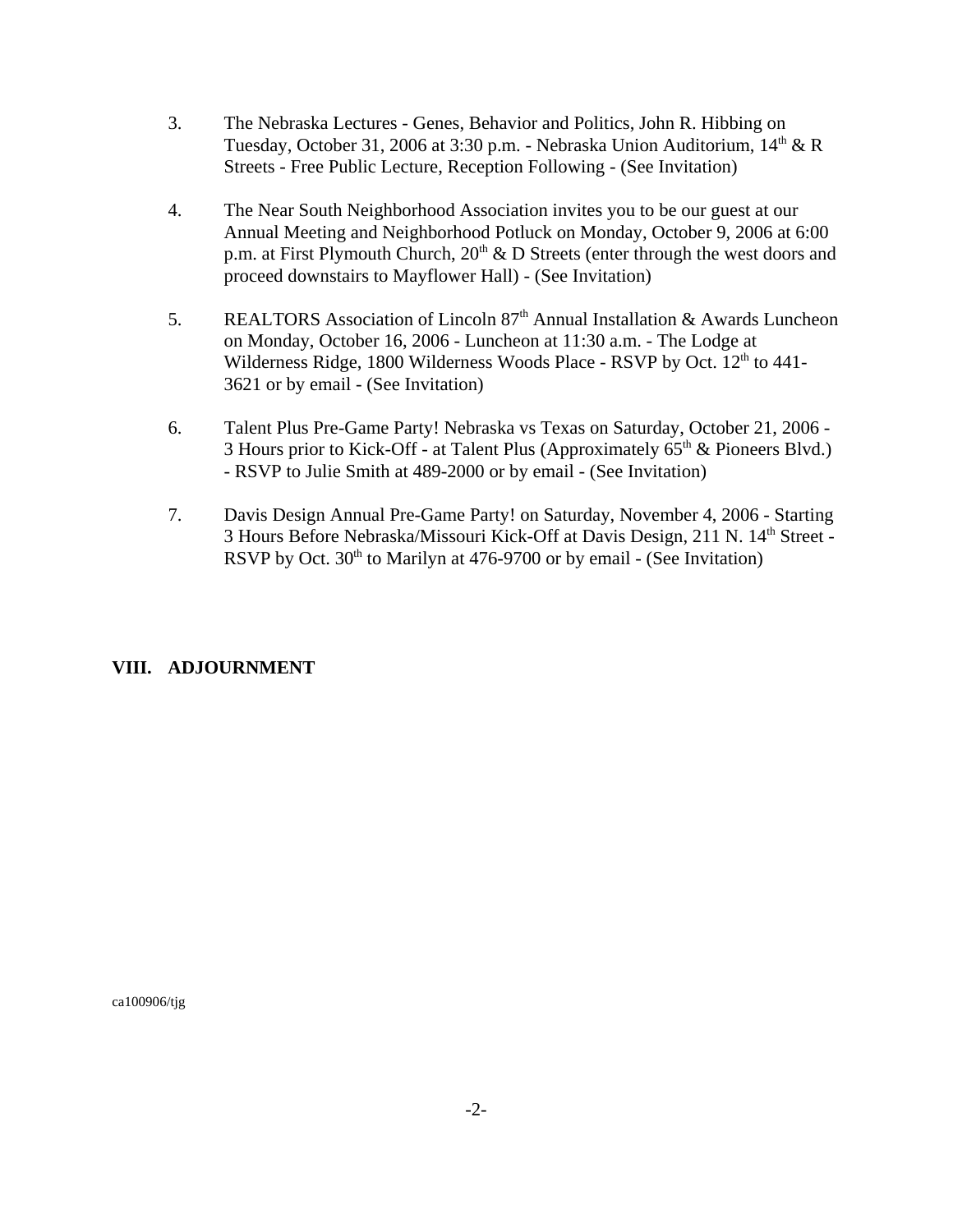## **MINUTES CITY COUNCIL MEMBERS' "NOON" MEETING MONDAY, OCTOBER 9, 2006 (Immediately Following Directors' Meeting) COUNTY/CITY BUILDING CONFERENCE ROOM 113**

**Council Members Present:** Patte Newman, Chair; Dan Marvin, Vice-Chair; Jonathan Cook, Robin Eschliman, Jon Camp, Annette McRoy, Ken Svoboda.

**Others Present:** Mark Bowen, Ann Harrell, Rick Hoppe, Mayor's Office; Dana Roper, City Attorney; Tammy Grammer, City Council Staff; Lynn Johnson, Parks & Recreation Director; Deena Winter, Lincoln Journal Star Representative; and Coby Mach, LIBA.

### **I. MINUTES**

- 1. Minutes from Directors' Meeting of October 2, 2006.
- 2. Minutes from Council Members' "Noon" Meeting of October 2, 2006.

Chair Patte Newman, by acclamation of the Chair, approved the minutes. No objections were offered.

## **II. COUNCIL REPORTS ON BOARDS, COMMITTEES, COMMISSIONS AND CONFERENCES**

1. **Parks & Recreation Advisory Board Meeting** (Cook) — Cook stated the Board was very concerned after discussing the Supreme Court ruling on the Recreational Liability Act.

Cook confirmed the small adjustment in pool admission and facility rental fees, stating every few years update slightly to keep up with inflation after careful calculations by staff, who go through a series of calculations, costs, etc. with justifications for changes, with the change being very small, approximately twenty-five cents per admission. Camp asked if there were updates on City funds used this year for the pools and if admissions were up from past years and asked if possibly Lynn Johnson could get this information for Council.

Cook stated with regard to placement of the Nebraska Law Officers Memorial on Centennial Mall there was discussion which will be explored in-depth on Wednesday, October 11<sup>th</sup> at Clark Emersen. Svoboda commented he thought discussions had taken place and the location was going to be either Grand Island or Kearney, asking if Lincoln would still be under consideration? Cook responded the location is being discussed. Johnson stated with the design they had an arrangement but when they went to break ground were informed because of a state statute change they have to buy the land, and they didn't have the funding. Johnson said the preference is Centennial Mall but through discussions realized if in Grand Island have to work through the State Legislature to have the Grand Island land declared surplus. Johnson stated there's interest in seeing if we can get funding, through the State Legislature, to assist with renovation of a block, and is the purpose of the work session to develop a design and put together a concept. Cook commented we'll discuss location but also try to fit the law enforcement memorial in, as in the design at this point.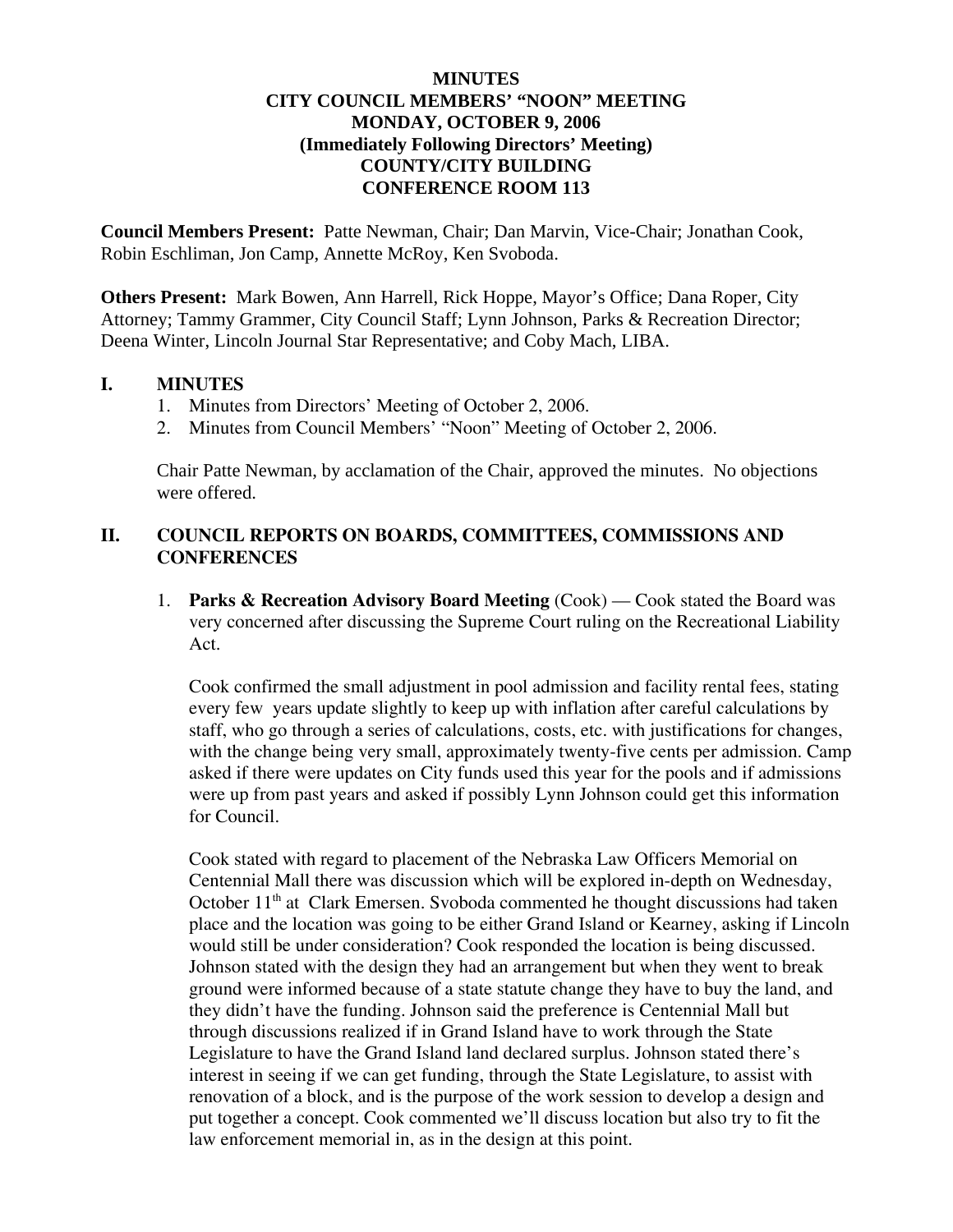# 2. **Community Development Task Force Meeting** (Marvin)

Marvin stated the meeting was cancelled.

## 3. **Joint Budget Committee** (McRoy/Newman)

Newman stated they discussed the First Project losing money, and the 85 refugees were left in need and they also lost \$400,000 in Federal funds. Eschliman questioned if there was \$400,000 Federal, how much did Lincoln lose? Newman stated she didn't know exactly but there were reports saying the nation wide refugee numbers were down and therefore the money Lincoln receives is also down.

## **OTHER MEETING REPORTS:**

Newman said, as in the email sent to members, the University Student Government wants to meet with Council members. She said she wouldn't speak for members but do have three contact names of Emily Zimmer, Kristen Koch and David Solheim. Newman said David Solheim had met with her last year and she believes it's advantageous to let University students know what the City is doing. She stated items might impact students and they could inform other students and receive feedback. Newman would encourage meeting with the University Student Government every couple of months.

Marvin said he had told them they could come and meet before or after the Noon Meeting, or between the Noon and Directors' Meeting, or attend a meeting and introduce themselves. Marvin stated apparently they took the Noon Meeting literally and came down at 12:15 p.m. with everyone gone.

Hoppe stated the Mayor and he met with the group last week. Hoppe said the students were very interesting, had great things to say, and he thinks there are opportunities to work with them on a number of issues. Newman commented there are always issues we will have jointly with the University, and with the students initiating the communication thinks it is important to keep the communication going.

# **III. APPOINTMENTS/REAPPOINTMENTS -** None

# **IV. REQUESTS OF COUNCIL FROM MAYOR**

# **MARK BOWEN**

Bowen called on Johnson (Parks & Recreation Director)to talk about Peach Park. Johnson stated in mid-summer had talked about acquisition of the lot on the east side of Peach Park, as the time was ahead of a foreclosure sale. He said the owner filed bankruptcy, causing a stay in the sale, and as the land was being purchased on land contract a private owner was able to have the land go into foreclosure, about ten days ago, with the private owner owning the property now. Johnson said they have had discussions and he is willing to sell to us for \$26,800, which is less than the appraisal. Unfortunately there is \$7,200 in back taxes and water payment liens. Johnson stated the total acquisition price including purchasing the land and clearing the back taxes and liens is approximately \$34,000. Johnson stated there is authorization from Council for \$30,000, which is in the CIP. He stated he has talked to the Near South Neighborhood Association who is interested in funding, and they are pursuing the remaining \$4,000. Johnson stated he thinks the Lincoln Parks Foundation would be willing to float a loan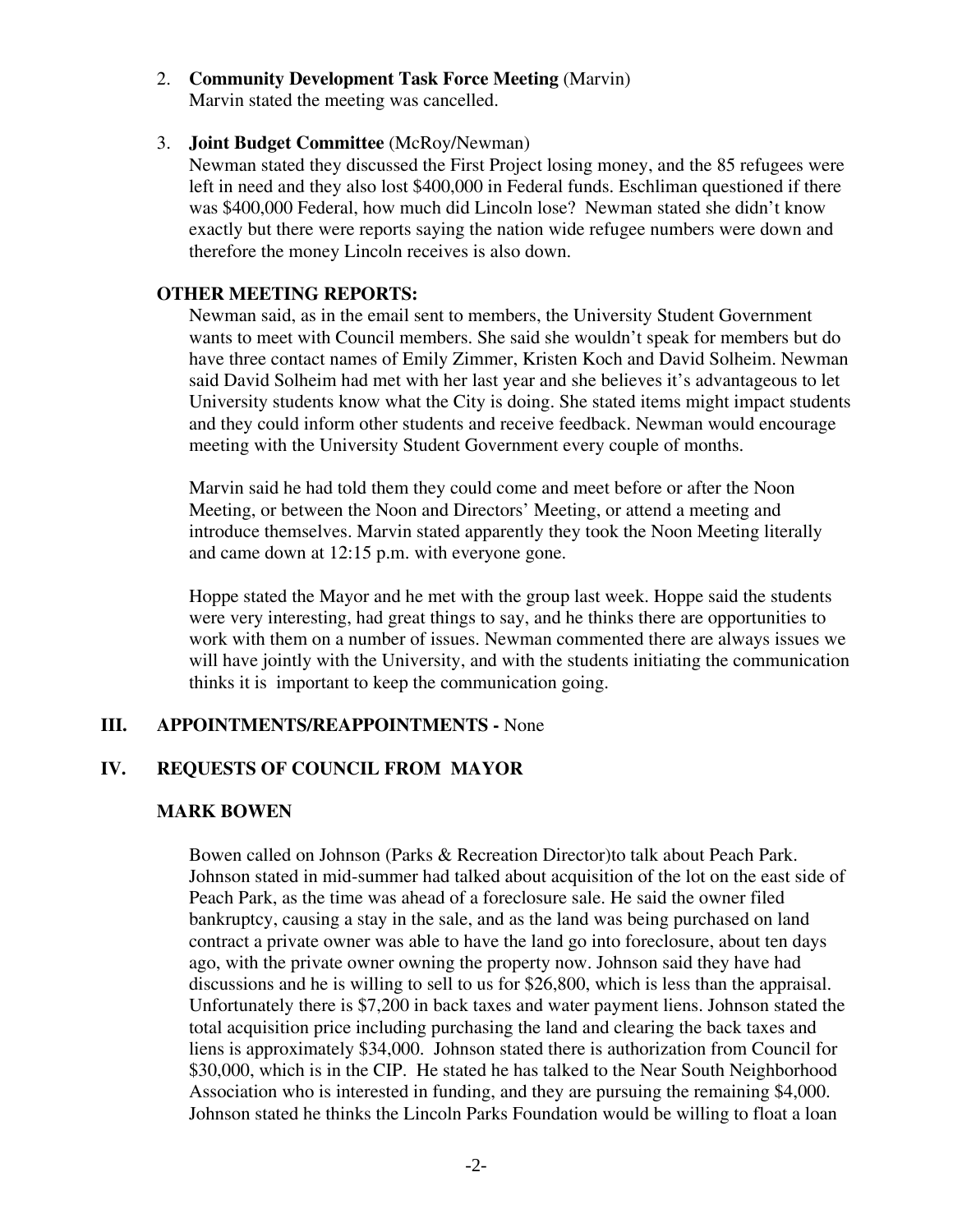to the Near South Neighborhood Association in order to buy the land. Johnson stated he believes this will come to fruition within the next week or ten days.

Cook asked if they'll see the transaction go through at \$34,000 plus? Johnson answered he's got \$26,800 and then we'll have to pay the back taxes. McRoy asked if the Foundation would loan the Near South the \$4,000? Johnson said that it is being discussed. He asked the Foundation if they would be willing to participate and at this time they didn't feel financially able to, but were willing to make a loan. McRoy stated then why not give the money directly to Parks and Rec, instead of going through a the foundation? Johnson said that is essentially what they'll do and then the Near South will make the agreement to repay the \$4,000. McRoy reiterated why not give directly to Parks and Rec, as opposed to a loan to the Near South? She stated it's a burden on the Near South to raise the \$4,000.00, and if it is the Foundation why not give the money directly? Bowen said the Council had authorized a limit of \$30,000. McRoy agreed but added Council doesn't run, or control, the Foundation. Bowen said they still expect repayment.

Bowen stated another item was the need to schedule the Joint City/Omaha/Lincoln Councils. Omaha has actually ..... placed a call to their office to find out their dates. They usually do on Wednesday or Thursday, with November being the holiday month of Thanksgiving, making it a little more difficult for the third week. So, asking Council to think about the  $8<sup>th</sup>$ ,  $9<sup>th</sup>$ ,  $15<sup>th</sup>$ , or  $16<sup>th</sup>$  of November.

Svoboda said the Governor is having the I-80 annual summit at Camp Ashland on the  $16<sup>th</sup>$  from 9:00 until 12:00. Marvin said Council also has the County Board meeting that evening at 6:00 p.m. with Newman saying it would have to the  $8<sup>th</sup>$ . Bowen also wants Council to think of agenda items. Bowen addressed Newman saying she was in D. C. and visited with Jim Settle and asked if Group Homes was a discussion item?

The JBC discussed the possibility of getting the legislature to pass a law regarding Cancer pharmaceuticals similar to what they did with medications which is provided to agencies who then hand out the pharmaceuticals to low income people.

Bowman added another item would be our annual update on legislation and the fact we do have a number of common things, always back and forth between the cities and where they stand. Bowman said he didn't realize they take positions on their own, and wonder if Council would want to discuss. Bowman said there was an authorization to continue which was one item, and another being the water easement conservation the NRD is looking to advancing on the Governor's Water Task Force. Svoboda added there also was State highway allocation.

### **ANN HARRELL -** No comments

### **DANA ROPER -** No comments

### **V. MISCELLANEOUS**

Svoboda stated with two Council representatives on the Public Building Commission is there any chance we can ask the tenant at Ayres to put different wheels on their cart?